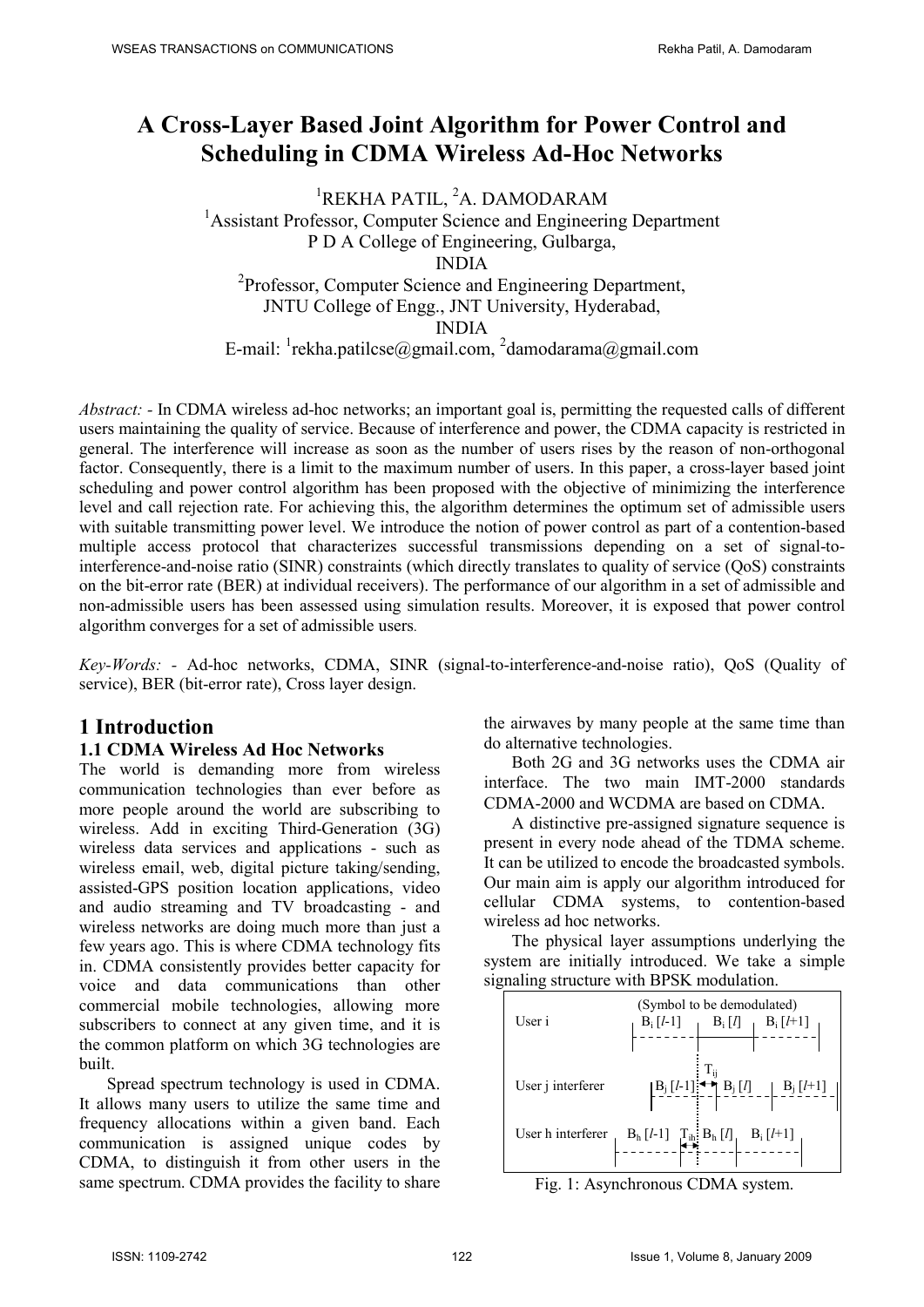The noise is considered to be independent of the symbols and has variance  $\sigma^2$ . To modulate their information bits, users are supposed to include preassigned unique signature sequences. The signature sequence of user is denoted  $S_i(t)$  which is nonzero only in the bit interval  $[0, T_b]$  and is normalized to unit energy, i.e.,  $\int_0^{T_b} s_i^2(t) dt = 1$  The receiver is assumed to be a conventional single-user detector, namely a bank of filters matched to the signature waveforms of various users. We assume that all other users induce interference asynchronously. For each user the relative delays of the users can have any value less than the bit duration  $T_b$ . They do not change with time and are assumed to have a uniform distribution. For the  $l^{\text{th}}$  bit of a given user, an interfering user creates interference by bits (*l* - 1) and *l* or bits *l* and  $(l + 1)$  depending on whether the interfering user has a positive or negative delay relative to the user of interest. In Fig. 1, two possible cases are depicted. The delay of user relative to the matched filter of user i is denoted  $T_{i,j}$ . In Fig. 1, user has a positive delay relative to user and creates interference to the  $l^{\text{th}}$  bit of user i with bits  $(l - 1)$  and *l*. On the other hand, user has a negative relative delay with respect to user and creates interference to the  $l^{\text{th}}$  bit of user i with bits *l* and  $(l + 1)$ . Accordingly, three types of cross correlations between the signature sequences of any two users and can be defined. They are denoted as  $\bar{\rho}_{ij}$ ,  $\bar{\rho}_{ij}$ , and  $\bar{\rho}_{ij}$  and represent the cross correlations between the symbol of interest in one hand and the previous symbol, current symbol, and next symbol of an interferer, respectively.

#### **1.2 Power Control And Scheduling in CDMA Networks**

In Cellular wireless communication systems the aim of power control is to assign each user a transmitter power level such that all users satisfy their qualityof-service (QoS) requirements. The power control algorithms that have been developed to date may be classified as centralized or distributed, synchronous or asynchronous, iterative or non-iterative, constrained or unconstrained. The optimal power vector was found by inversion of a matrix which was composed of channel gains of all users. Those algorithms were non-iterative, synchronous, and centralized in the sense that all the power vector components were found by a matrix inversion.

The power control algorithms that have been developed to date are deterministic in the sense that they require the exact knowledge or perfect estimates of some deterministic quantities such as:

- 1) Signal-to-Interference Ratio (SIR),
- 2) Received Interference Power, or
- 3) Bit-Error rate.

Unfortunately, none of those quantities is easy to estimate perfectly, and deterministic convergence results are no longer valid when these deterministic variables are replaced with their random estimates. This observation highlights the need for the study of new power control algorithms that make use of available measurements, evolve stochastically, and converge in a stochastic sense.

For cellular networks (both open loop and closed loop), Power control (PC) has been examined comprehensively. Justifying the near-far effect, and therefore lessening the performance degradation originated by multiple access interference (MAI) is the most important intend of power control in cellular networks. It presumes added significance whereas power control for ad hoc networks assists to complete a related objective, since restricted battery life is a main issue for mobile nodes in such networks (sensor networks in particular). Accordingly, to improve network throughput/lifetime or a few other network metrics, the proper consumption of the inadequate energy resources of each node has been intended by PC. To competing nodes in a proficient way, assigning the wireless channel is aspired by scheduling. MAI is condensed in that order. On the other hand, each node guarantees a least tolerable level of performance in conditions of metrics for instance data rate, delay, probability of error etc simultaneously.

In the perspective of channelized cellular systems [2], [4], code-division multiple-access (CDMA)-based systems [7], and in a common structure [8], power control has been learnt comprehensively. For cellular systems, dispersed iterative power control algorithms have been introduced. Moreover, convergence results have been recognized [2], [4], [8]. Inventing the dispersed power control problem has been paid attention in recent times as a non-cooperative game [9]–[12]. To integrate the ideas of utility and cost, the authors customized the power control problem formulation in [12]. These are made known to progress the convergence personalities of the algorithm.

Permitting the requested calls of different users maintaining the quality of service is a rule.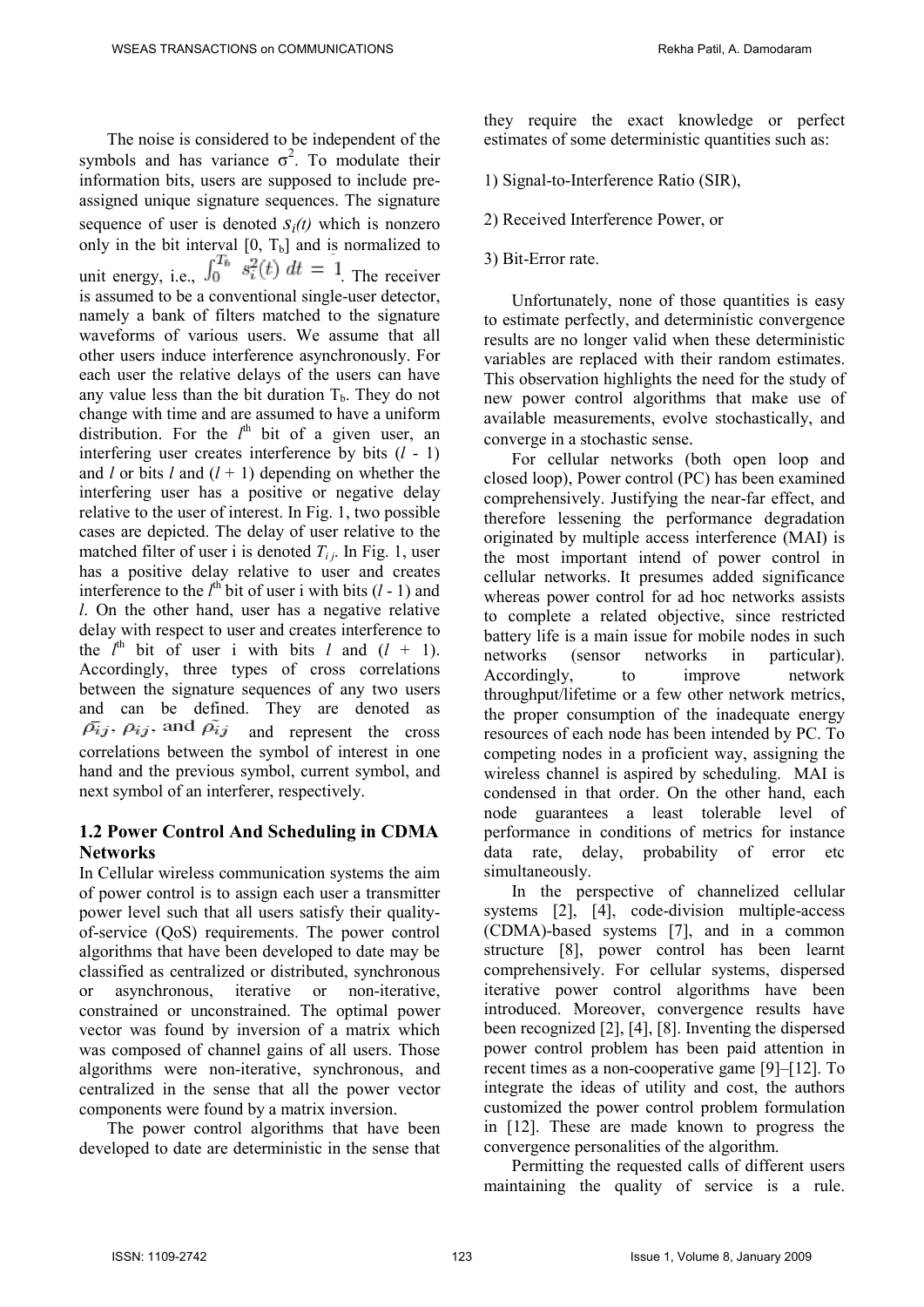Consistent with the users' quality of service necessities and the existing transfer load, the necessary verdict has to be made to allow the user into the system. Because of interference and power, the CDMA capacity is restricted in general. The interference will increase as soon as the number of users rises by the reason of non-orthogonal factor. Consequently, there is a limit to the maximum number of users.

Our main objective in this paper is to develop a joint algorithm for power control and scheduling to determine the optimum set of admissible users with optimum transmitting power level, so as to minimize the interference level and call rejection rate. We introduce the notion of power control as part of a contention-based multiple access protocol that characterizes successful transmissions depending on a set of signal-to-interference-andnoise ratio (SINR) constraints (which directly translates to quality of service (QoS) constraints on the bit-error rate (BER) at individual receivers).

We propose to introduce a cross-layer design framework to the multiple access problems in contention-based wireless ad hoc networks. We mainly consider the problems of distributed power control (DPC) and Scheduling in multiple access for admitting non-conflict transmission for multiple class of users with mobility.

The paper is organized as follows. Section 2 presents the related work. Section 3 presents the assumptions and definitions of our system. Section 4 gives our scheduling and power control algorithm along with the system model. Section 5 presents the experimental results and Section 6 concludes the paper.

# **2 Related Work**

Distributed power control algorithms, using just the signal-to-interference (C/I) ratios in those links essentially in use are examined by Jens Zander [1]. To approximate the conducts of the best-known algorithms effectively, a new algorithm is recommended. A novel distributed C/I- balancing scheme, is engrossed by the algorithm.

David Goodman et al. [2] "utility" is referred to be the Quality of Service of a telephone call and "non-cooperative game" is known as the distributed power control problem for a CDMA telephone. A price function, proportional to transmitter power, is included in the algorithm. The terminals reach at lesser power levels and higher utility, whilst they regulate their power levels to make the most of the net utility (utility - price). This value is higher than they attain while they independently attempt to maximize utility.

With the impact of costing the handling of wireless services on QoS has principally worried by Cem U. Saraydar et al. [3]. On account of its capability to lead user behavior in the direction of a more competent operating point, Pricing of services in wireless networks appears as an efficient tool for radio resource management. In wireless data networks, a model for power control has been introduced subsequently using concepts from microeconomics.

Distributed iterative power control algorithms to utilize readily existing measurements have been proposed by Sennur Ulukus et al. [4]. Two classes of power control algorithms are recommended. The proposed algorithms progress stochastically, in view of the fact that the measurements are arbitrary. Moreover, in terms of the mean-squared error (MSE) of the power vector from the optimal power vector, the junction is defined, i.e. the solution of a feasible deterministic power control problem.

The benefits, and probably the tradeoffs of deploying dissimilar transmit powers in the wireless ad-hoc environment are examined by Tamer A. ElBatt et al. [5]. With perhaps slight adjustments, a power management scheme is proposed that could be utilized in conjunction through established tabledriven routing protocols. The chosen uninterrupted network throughput takes the performance measures and the common power utilization.

For a multihop packet radio network, distributed dynamic channel assignment algorithms are initiated. Through the nodes of the network, it guarantees conflict-free broadcasts. The shared channel is cracked into a control segment and a transmission segment using this algorithm. Conflicts between nodes are evaded through the control segment. In addition, the control segment increases the utilization of the transmission segment.

For examining the performance of transmission strategies in a multihop packet radio network, having adaptable transmission radius for each station, a model has been offered by Ting-Chao Hou et al. [7]. The probability of discovering a receiver in the preferred direction would be improved by means of a larger transmission radius. Also it will contribute better advancement if the transmission is triumphant. But it also has a higher probability of impact with other transmissions. For smaller broadcast range, the communication is true. With evaluating three transmission strategies, the model is exemplified.

To multihop wireless networking, Ram Ramanathan et al. [8] has given distinctive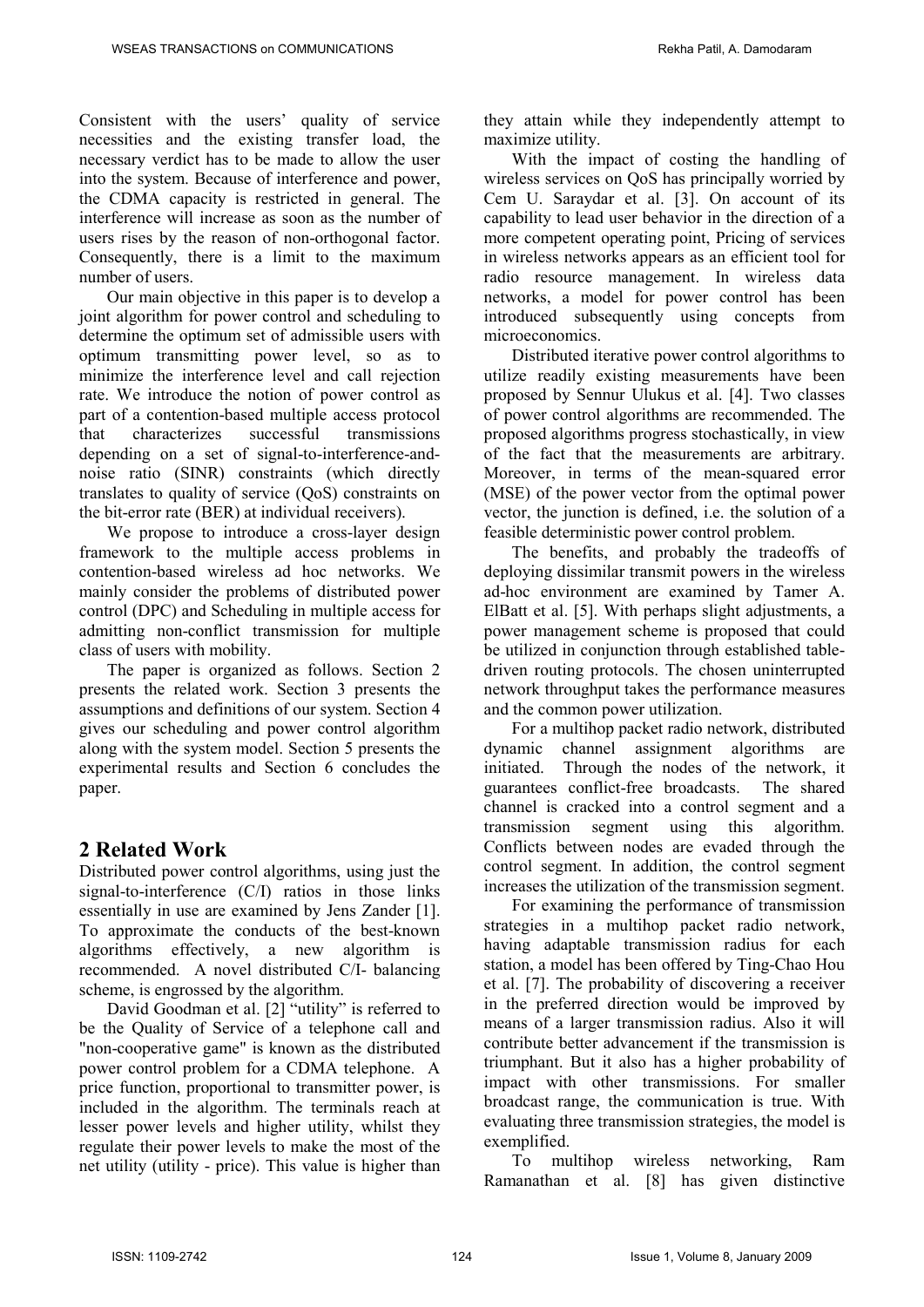contributions. As a constrained optimization trouble of practical significance, the topology control has been devised; specifically as reducing transmit power subject to the network being connected or biconnected. A latest investigative demonstration, more common and realistic than the conservative one, of multihop wireless networks has been commenced by it. With local information for assisting in further distributed control problems, these heuristics engross methods for global harmonization.

Cross-layer Unicast Transmission Time (X-UTT), a MAC-aware load-independent link cost metric for 802.11 rooted wireless mesh networks have been offered by Marianna Carrera et al. [9]. Information obtained from a network-layer unicast inquisitive system along with a MAC-layer monitoring system has been exploited by X-UTT. For detaining the wireless link capability and for being autonomous of the self-interference and crossinterference stimulated load in a mesh network, this is been planned.

To lessen the standard power consumption of the system whereas upholding the uninterrupted throughput if reasonable, a locally centralized algorithm has been built by Yih-Hao Lin et al. [10]. One may possibly reinstate the MIMO broadcast subsystem through a few added multi-user subsystem structures, for instance a MIMO multiaccess network with the similar method.

Derived from the mobility of the users in WCDMA cellular systems, concert of call permission control and resource reservation schemes have been presented by S. Malarkkan et al. [11]. The mobility of the user is forecasted based on a reasonable mobility model with the aim of assuring the handoff reducing probability. To accomplish an improved equilibrium between promising handoffdropping probabilities and make the most of resource consumption, the admission threshold is adaptively controlled.

Associated topics have been addressed by Mikael Skoglund et al. [12] to several of the traditional layers. The alienated layers paradigm by examining numerous dissimilar features of crosslayer optimization has been defied at the central part of the project. By means of cross-layer techniques, the benefits attainable against the cost of executing them are addressed.

Peter Marbach et al. [13] developed a new approach which allows us to avoid the use of a reduced model, explicitly decomposing the network process into independent link processes. They have used the methods of neuro-dynamic programming (NDP) [reinforcement learning (RL)], together with a decomposition approach, to construct dynamic (state-dependent) call admission control and routing policies. These policies are based on state-dependent link costs, and a simulation-based learning method is employed to tune the parameters that define these link costs

Gavin Holl et al. [14] proposed a rate adaptive MAC protocol called the Receiver-Based AutoRate (RBAR) protocol. The novelty of RBAR is that its rate adaptation mechanism is in the receiver instead of in the sender. They have showed that RBAR is better because it results in a more efficient channel quality estimation which is then reflected in a higher overall throughput. This protocol is based on the RTS/CTS mechanism and consequently it can be incorporated into many medium access control protocols including the widely popular IEEE 802.11 protocol.

Young-Long Chen et al. [15] proposed centralized call admission control (CCAC) scheme is to combine the two mechanisms and to treat the call admission decision as an eigen-decomposition problem. In the proposed approach, a new call is accepted only if the quality-of-service (QoS) requirements of all the active links in the network can still be maintained. In order to reduce the computational complexity of the eigendecomposition problem, they have proposes an additional scheme which uses a norm operation rather than direct computation.

A call admission control (CAC) scheme and a resource reservation estimation (RRE) method suitable for the wideband code division multiple access (W-CDMA) systems are proposed in H. Chen et al. [16]. The proposed CAC scheme gives preferential treatment to high priority calls, such as handoff calls, by pre-reserving a certain amount of channel margin against the interference effect. It is called the interference guard margin (IGM) scheme. The amount of guard margin is determined by the measurement performed by the RRE module in base stations. Each RRE module dynamically adjusts the level of guard margin by referencing traffic conditions in neighboring cells based upon users' requests.

Jyoti Laxmi Mishra [17] analyzed the different types of call admission control algorithm is done. The aim of this research is to enhance the same algorithm with multiclass users and multiservice using fuzzy logic. They have improved and enhanced the QoS by generating efficient CAC algorithm for multiclass users. The fuzzy based CAC scheme for wideband CDMA cellular system,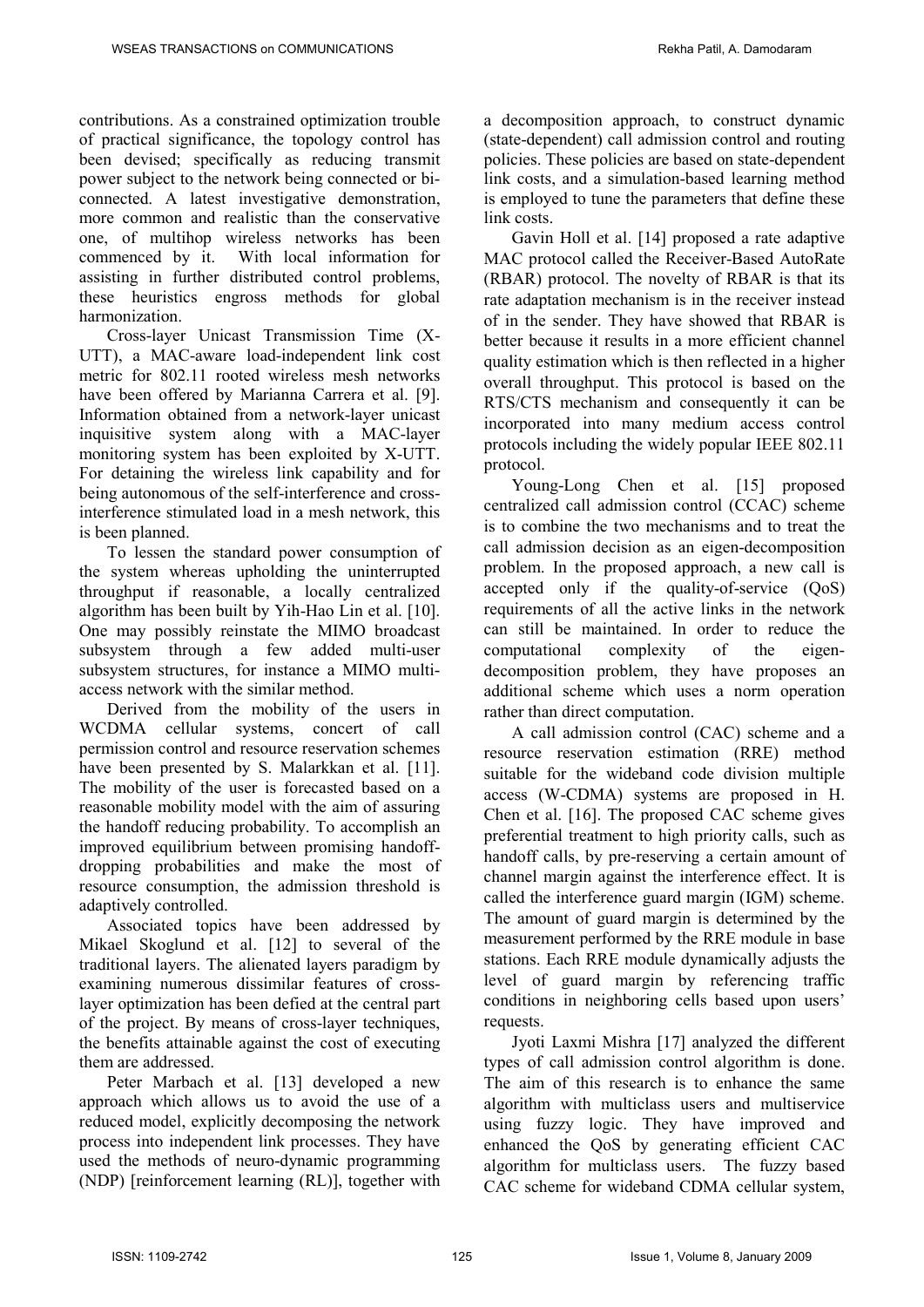to meet the challenges in CAC due to user mobility, limited radio spectrum, heterogeneous and dynamic nature of multimedia traffic, and QoS constraints has been studied and its performance is analysed in S.Malarkkan and V.C.Ravichandran [18].

Zouhair El-Bazzal et al. [19] proposed an Efficient Clustering Algorithm (ECA) in Mobile Ad hoc Networks based on the quality of service's (QoS) parameters (cluster throughput/delay, packet loss rate). The goals are yielding low number of clusters, maintaining stable clusters, and minimizing the number of invocations for the algorithm. They have implemented a new admission control algorithm that provides the desired throughput and access delay performance in order to determine the number of members inside an ECA cluster that can be accommodated while satisfying the constraints imposed by the current applications.

Osamah Badarneh et al. [20] presented the multilayered multicast routing in ad hoc wireless network. Two algorithms for constructing multiple trees to meet the requirements (number of video layers requested) of destination nodes were proposed and their complexities were analyzed. In addition, simple video layers assignment was proposed. Simulation results demonstrate that the multiple trees algorithms achieve higher USR as compared with the single trees algorithms with some increase in number of forwarding nodes.

Tzay-Farn Shih and Hsu-Chun Yen [21] proposed a routing algorithm that uses Dijkstra algorithm to calculate route in a cluster-by-cluster basis. This cluster-based protocol reduces the number of nodes participate in routing. Calculating route by Dijkstra algorithm also reduces a lot of routing traffic and route setup time. In CLACR, the routing packets and data packets are transmitted by unicast, which reduces the probability of collision and diminishes broadcast storm problem. The simulation results showed that CLACR has much better performance than LAR1.

Bazil Taha Ahmed et. al [22] calculated the uplink capacity and interference statistics of airground W-CDMA system.

### **3 Assumptions And Definitions**

In this section, we provide the assumptions underlying this study and introduce appropriate notation:

1) Consider a wireless *ad hoc* network consisting of

n nodes. There is no wireline infrastructure to interconnect the nodes, i.e., they can communicate only via the wireless medium.

2) Each node is supported by an omni-directional antenna.

3) Each node knows the geographical location of all other nodes via *location discovery* schemes. This information is necessary for the receivers to feedback their SINR measurements to their respective transmitters.

4) Assume that all nodes share the same frequency band, and time is divided into equal size slots that are grouped into frames.

5) The slot duration is assumed to be larger than the packet duration by an interval called a "guard band."

These bands are necessary to compensate for arbitrary delays incurred by transmitted packets due to signal propagation delays and/or clock drifts

6) We assume that the frame length is fixed throughout system operation. It is chosen, heuristically, depending on the number of nodes, network load, and quality-of-service constraints.

7) Each node generates data packets of fixed length, destined to all other nodes, according to a Poisson distribution with aggregate rate packets/second.

8) We assume that each generated packet is intended for a single neighbor only, i.e., the cases of broadcasting and multicasting are out of the scope of this work.

9) We assume a maximum power level, denoted, that a node can use for transmission. This is enforced by the limited weight and size of the wireless terminal.

10) The interference model adopted assumes that each node in the area could potentially cause interference at any receiving node, even if it is too far.

11) The power decay law is assumed to be inversely proportional to the fourth order of the distance between the transmitter and the receiver. Accordingly, the link gain matrix is assumed to be constant throughout this study.

12) We assume the existence of a separate feedback channel that enables receivers to send their SINR measurements to their respective transmitters in a *contention-free* manner. This can be justified based on the fact that feedback messages are typically smaller than data packets and, hence, the scarce wireless bandwidth will not be wasted.

13) Define the average slot throughout as the longrun average of the percentage of packets successfully received by single-hop neighbors in each time slot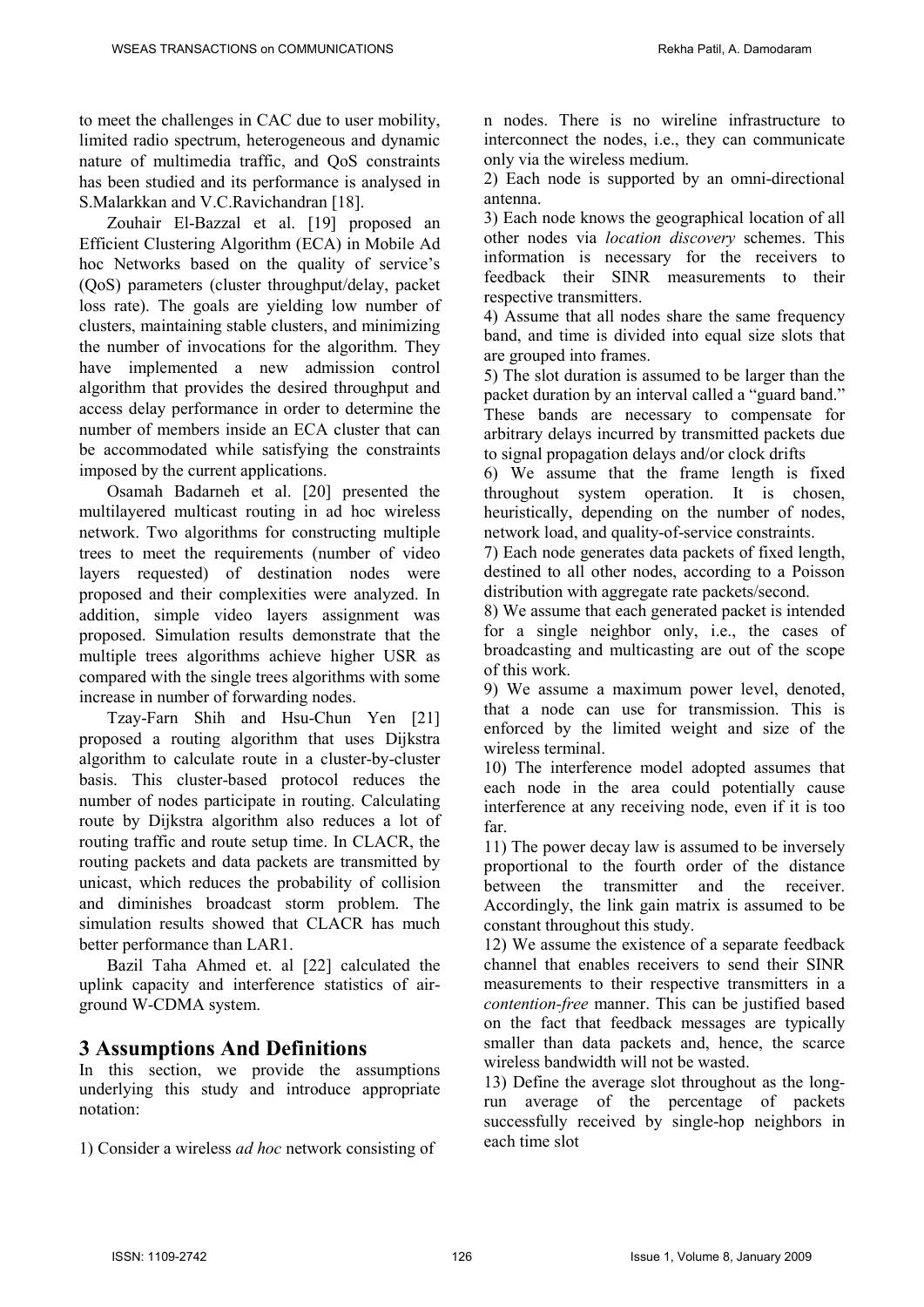## **4 Our Scheduling Algorithm for Admissible And Non-Admissible Users**

#### **4.1 System Model**



Fig. 2: CDMA System with N users

Consider a CDMA system with N active users in each Cell and there are M user classes (refer Fig. 2). In CDMA wireless *ad hoc* networks, a transmission scenario is valid iff it satisfies the following condition. A node is not allowed to transmit and receive simultaneously. We can take the following system parameters

- Users of class M have maximum received power limitation Lm.
- P<sub>n</sub>: Received power of nth user  $\in (0, L_m]$
- $U:Z+\mathbb{R} \{1...M\}$ , maps each user to a class.
- W: Chip Rate
- D<sub>U(n)</sub>: Data rate of class  $U(n)$
- $I_n$ : Total interference to nth user

 Then, signal-to-noise-interference ratio (SINR) is given by

$$
SINR_n = \frac{WP_n}{D_{U(n)}I_n} \tag{1}
$$

$$
I_n = \sum_{i=1, i \le n}^{N} V_{U(i)} P_i + I_{other} + \eta
$$
 (2)

Where

| $V_{U(i)}$  |   | Activity Factor of class U(i) |
|-------------|---|-------------------------------|
| $I_{other}$ |   | Inter-cell Interference       |
| H           | ۰ | Background noise              |

#### **4.2 Our Scheduling Algorithm For Admissible Users**

Given N active users. There is a request for a communications link (i.e. new call or hand-off).

By (1) and (2), we get the power of  $0<sup>th</sup>$  user

$$
P_0(1+1) = \frac{SINR_{(0)}D_{U(0)}}{W} \sum_{i=1, i \le n}^{N} V_{U(i)}P_i(1) + I_{other}(1) + \eta
$$
\n(3)

and wait until converges to decide admittance. By using one-step matrix inversion

$$
P^* = [P_0^*, P_1^*, \dots, P_N^*] = X^{-1}y
$$
  

$$
X = \begin{cases} \frac{W}{SIR_{U(i)}D_{U(i)}}, & i = j \\ -V_{U(i)}, & i < j \end{cases}
$$
 (4)

$$
y_i = I_{other}(1) + \eta
$$
,  $i = 1, 2, ....N$  (5)

If  $X$  is non-singular, then solution is feasible and there is no need to wait for convergence. When a new call arrives, Priority is first given for Handoff Calls than new call. Let Tk be the Upper threshold value to a new call.

#### **Algorithm**

| If New Call Request                                      |  |  |  |  |
|----------------------------------------------------------|--|--|--|--|
| $If (0 < P_0^* < T_{U(0)})$ and $(0 < P_n^* < L_{U(0)})$ |  |  |  |  |
| then                                                     |  |  |  |  |
| <i>admit</i> call                                        |  |  |  |  |
| else                                                     |  |  |  |  |
| <i>reject</i> .call                                      |  |  |  |  |
| If Hand - off request                                    |  |  |  |  |
| If $(0 < P_n^* < L_{U(n)})$                              |  |  |  |  |
| then                                                     |  |  |  |  |
| <i>admit</i> call                                        |  |  |  |  |
| else                                                     |  |  |  |  |
| <i>reject</i> .call                                      |  |  |  |  |
|                                                          |  |  |  |  |

#### **4.3 Distributed Power Control Algorithm**

The main result of this section indicates that under some transmission constraints, the structure of the power control problem at hand is similar to the problem formulated and solved earlier for channelized cellular systems. According to [4], the uplink distributed power control algorithm executed by node follows the following iteration

$$
P_i(N+1) = \frac{\beta}{SINR_i(N)} P_i(N) , \text{ for all } i.
$$
 (6)

Here,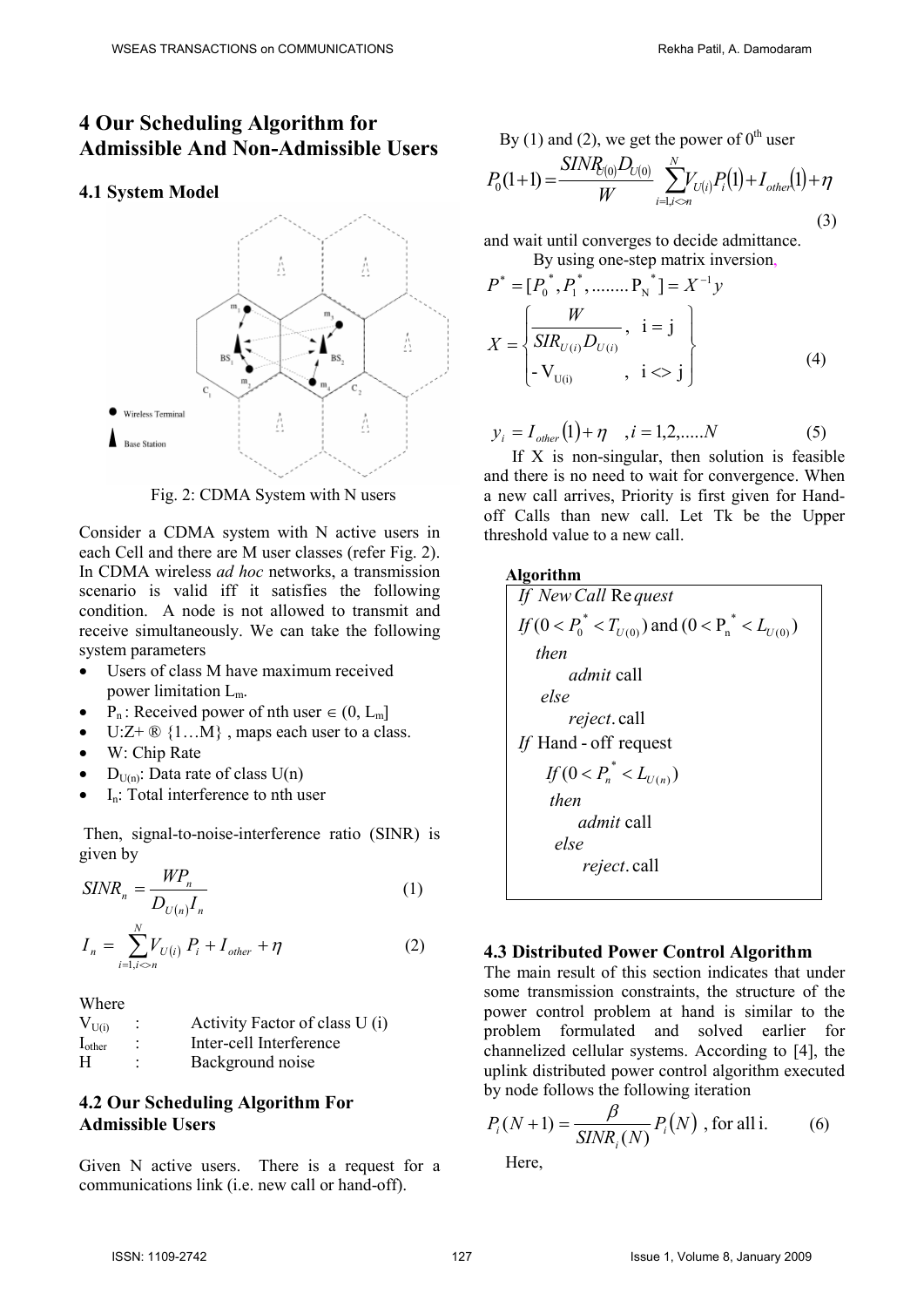$P_i$  power transmitted by node to its base station (BS);

 $SINR<sub>i</sub>$  signal-to-interference-and-noise ratio at BS; N iteration number

The formulation of the power control problem for a valid scenario in CDMA wireless *ad hoc*  networks is given by

$$
Min \sum_{m \text{ links}} P_{ij} \tag{7}
$$

such that

*SINR*<sub>*ij*</sub> >=  $\beta$ 

where  $P_{ii}$  is the power transmitted from node *i* to node *j* .

The power control problem for a valid transmission scenario in TDMA/CDMA wireless adhoc networks would have a formulation similar to (7).

## **5 Experimental Results**



Fig. 3: CDMA system with 6 users in each cell.



Fig. 4: CDMA system with user mobility

#### **5.1 Simulation Setup**

In this section, we simulate our proposed joint scheduling and power control algorithm in CDMA cellular networks for admissible and non-admissible transmission scenarios. The simulation tool used is NS2. The NS2 simulation software [12] is a generalpurpose simulation tool that provides discrete event simulation of user defined networks.

In our simulation, the channel capacity of mobile hosts is set to the same value: 2 Mbps. The distributed coordination function (DCF) of IEEE 802.11 for wireless LANs as the MAC layer protocol is used. It has the functionality to notify the network layer about link breakage. In the simulation, mobile nodes move in a 600 meter x 600 meter rectangular region for 50 seconds simulation time. Initial locations and movements of the nodes are obtained using the random waypoint (RWP) model of NS2. All nodes have the same transmission range of 250 meters. We have the simulation setup is as per Fig. 3. We divided the area into 6 cells. Each cell consists of 6 users. The CDMA system with user mobility is depicted in Fig. 4.

The simulation parameters are summarized in Table 1.

| Number Of Nodes         | 36               |
|-------------------------|------------------|
| No. of Cells            | 6                |
| Users per Cell          | 6                |
| <b>Slot Duration</b>    | 2 msec           |
| SINR threshold          | 5                |
| Frame Length            | 3 slots          |
| Txpower                 | 0.66 w           |
| <b>RxPower</b>          | 0.395 w          |
| <b>Routing Protocol</b> | <b>AODV</b>      |
| Speed of mobile         | $25 \text{ m/s}$ |
| <b>Traffic Model</b>    | CBR              |

Table 1: Simulation Parameters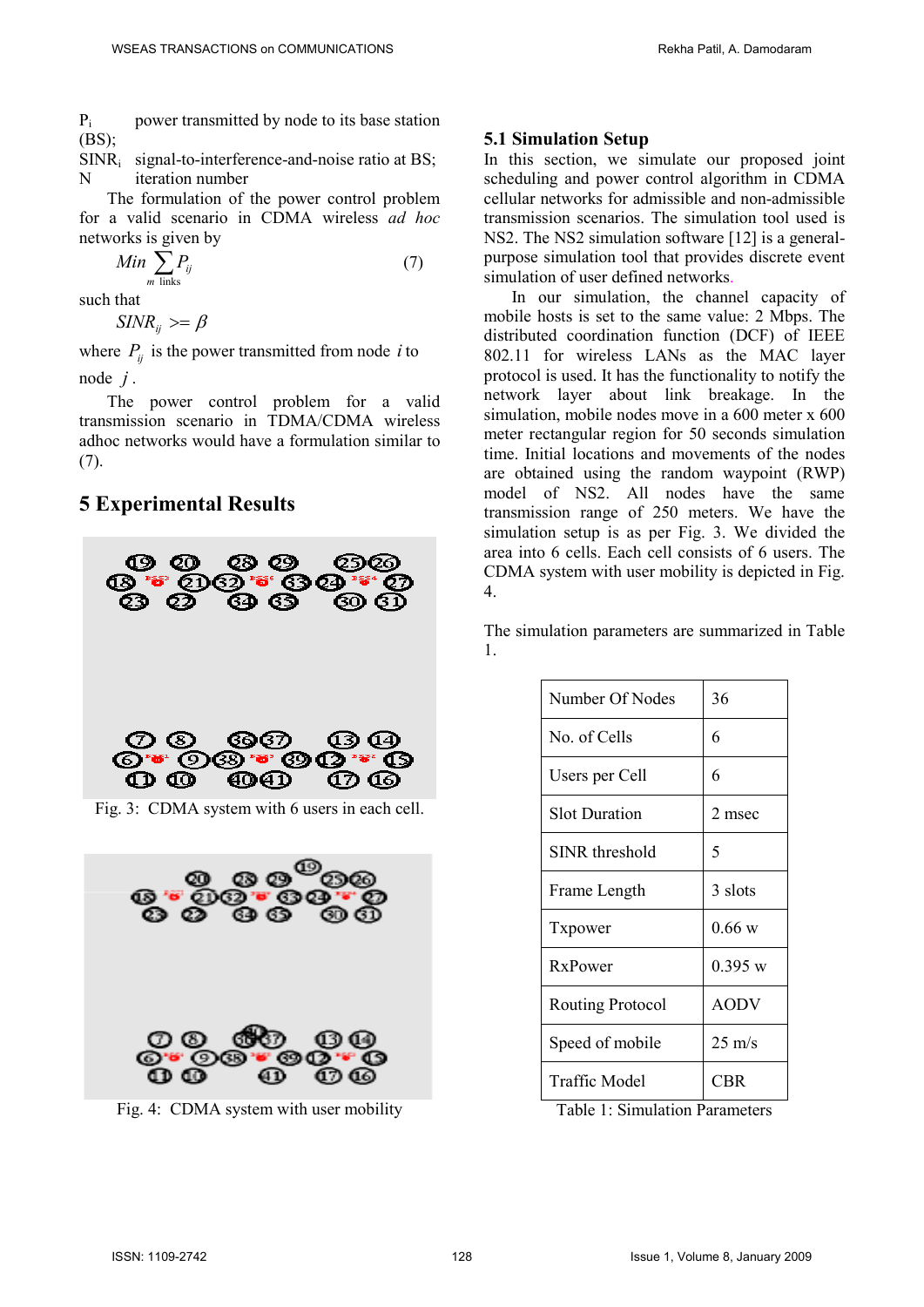

#### **5.2 Simulation Results**

Fig. 5: Admissible scenario with 3 users

Let us consider a valid scenario that involves 3 links 19-22, 28-35 and 25-31 from cell1, cell2 and cell3 respectively. First we will apply the power control algorithm to this valid scenario and the results are given in Fig. 5. We can see that the algorithm converges well for this admissible scenario.



Fig. 6: Inadmissible scenario with 6 users

Now let us consider the scenario that involves 6 links 19-22, 28-35, 25-31, 7-10, 13-16 and 36-41 from each of the six cells. At 3.0 seconds, the user starts moving from cell1 to cell 2. Fig. 6 shows that it is a non-admissible scenario since the algorithm fails to converge.

Next, we show the average slot throughput and packet loss for the optimum valid and admissible scenarios under various load conditions. Fig.7 and Fig.8 show the average slot throughput and packet loss for CDMA wireless *ad hoc* network, respectively.



Fig. 7: Avg. Throughput of an admissible scenario



Fig. 8: Average Packet Loss of an admissible scenario

Next, we show the average power consumption for the optimum valid and admissible scenarios under various load conditions. Fig.9 shows the average power consumption for CDMA wireless *ad hoc* network.



Fig. 9: Average Power of an admissible scenario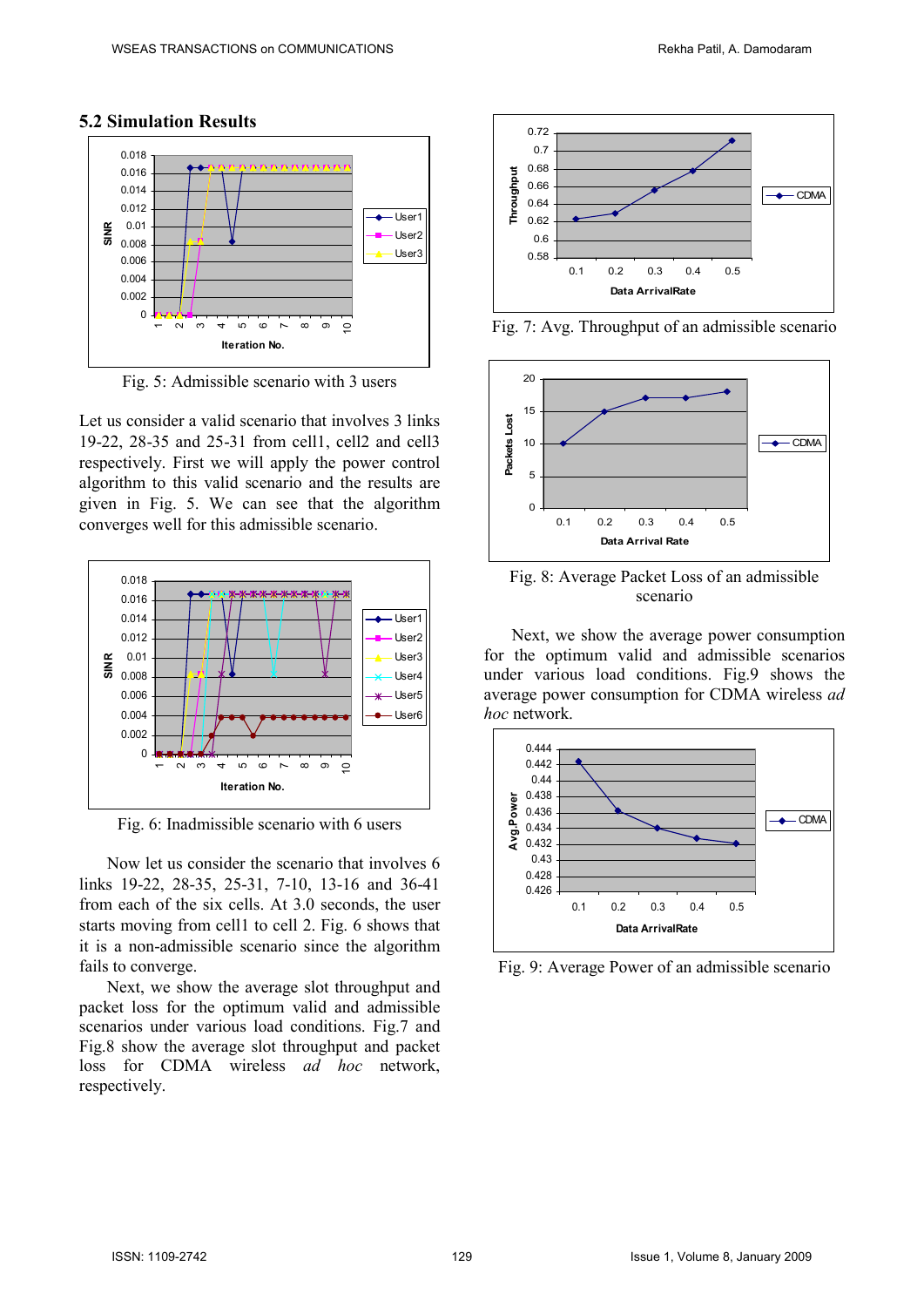# **6 Conclusion**

In this paper, a cross-layer based joint scheduling and power control algorithm has been proposed with the objective of minimizing the interference level and call rejection rate. For achieving this, the algorithm determines the optimum set of admissible users with suitable transmitting power level. We solved the multiple access problem via two alternating phases until an admissible set of users, along with their transmission powers, is reached. We give priority for the mobile users when determining the admissible set of users. We have tested the joint algorithm in a scenario of multi class users with mobility. In the scheduling algorithm, the transmissions of static as well as mobile users of multi service classes are admitted effectively, in order to eliminate strong levels of interference that cannot be overcome by power control. In the distributed power control algorithm, the set of powers that could be used by the scheduled users to satisfy their transmissions are determined. By simulation experiments, we evaluated the performance of our algorithm in a set of admissible and non-admissible users and show that power control algorithm converges for a set of admissible users.

#### *References:*

- [1] Jens Zander "Distributed Cochannel Interference Control in Cellular Radio Systems" *IEEE Transactions on Vehicular Technology*, Vol. 41, No. 3, August 1992.
- [2] Goodman, D.J., N. Mandayam, "Power Control for Wireless Data", *IEEE Pers. Comm.*, Vol. 7, No. 2, pp. 48 -54, Apr 2000.
- [3] Cem U. Saraydar et al. "Efficient power control via pricing in wireless data networks", *IEEE Transactions on Communications* Volume 50, Issue 2, Feb 2002 Page(s): 291 – 303
- [4] Sennur Ulukus et al. "Stochastic Power Control for Cellular Radio Systems" *IEEE Transactions On Communications*, VOL. 46, NO. 6, JUNE 1998.
- [5] T. ElBatt, S. Krishnamurthy, D. Connors, and S. Dao, "Power management for throughput enhancement in wireless ad hoc networks," *Proc. IEEE ICC, 2000.*
- [6] I. Cidon and M. Sidi, "Distributed assignment algorithms for multihop packet radio networks," *IEEE Trans. Comput.*, vol. 38, pp. 1353–1361, Oct. 1989.
- [7] Ting-Chao Hou et al. "Transmission Range Control in Multihop Packet Radio Networks" *IEEE Transactions On Communications*. Vol. Com-34. No. I. January 1986
- [8] R. Ramanathan et al. "Topology control of multihop wireless networks using transmit power adjustment," *Proc. IEEE INFOCOM, 2000.*
- [9] Marianna Carrera et al. "A Cross-Layer Load-Independent Link Cost Metric for Wireless Mesh Networks" *Proceedings of the ACM*
- *CoNEXT conference, December 2007*.  $[10]$  Yih-Hao Lin et al. Scheduling, Power Control and Routing for Multi-hop Wireless MIMO Networks" *Fortieth Asilomar Conference on Signals, Systems and Computers, 2006. ACSSC '06.* Publication Date: Oct.-Nov. 2006
- [11] S. Malarkkan et al. "Performance Analysis of Call Admission Control in WCDMA Systems with Mobility based Interference Margin Reservation" Science Publications *Journal: Journal of Computer Science* Volume: 2 Issue: 10 (2006-01).
- [12] Mikael Skoglund et al. "Cross-Layer Issues in Wireless Multimedia Internetworking" *Final Project Report*, Sept. 2005.
- [13] Peter Marbach, Oliver Mihatsch, and John N. Tsitsiklis "Call Admission Control and Routing in Integrated Services Networks Using Neuro-Dynamic Programming" *IEEE Journal On Selected Areas In Communications*, Vol. 18, No. 2, February 2000
- [14] Gavin Holl, Nitin Vaidya and Paramvir Bahl "A Rate-Adaptive MAC Protocol for Multi-Hop Wireless Networks" International Conference on Mobile Computing and Networking, *Proceedings of the 7th annual international conference on Mobile computing and networking 2001.*
- [15] Young-Long Chen, Jyu-Wei Wang, Jyh-Liang Chen and Jyh-Horng Wen "Performance of Call Admission Control with Power Control in Multimedia Cellular Systems" *International Journal of Applied Science and Engineering* 2007. 5, 1: 65-74.
- [16] H. Chen, S. Kumar and C.-C. Jay Kuo, "Interference-based Guard Margin Call Admission Control for CDMA Multimedia Wireless Systems", *Proc. SPIE Visual Communications and Image Processing Conf.*, Jan. 20-25, 2002, San Jose, CA, Vol. 4671, pp. 344-355.
- [17] Jyoti Laxmi Mishra, Keshav. P. Dahal and M.A. Hossain "Multiclass Call Admission Control for Performance Evaluation of Wideband CDMA" *IWS 2006*.